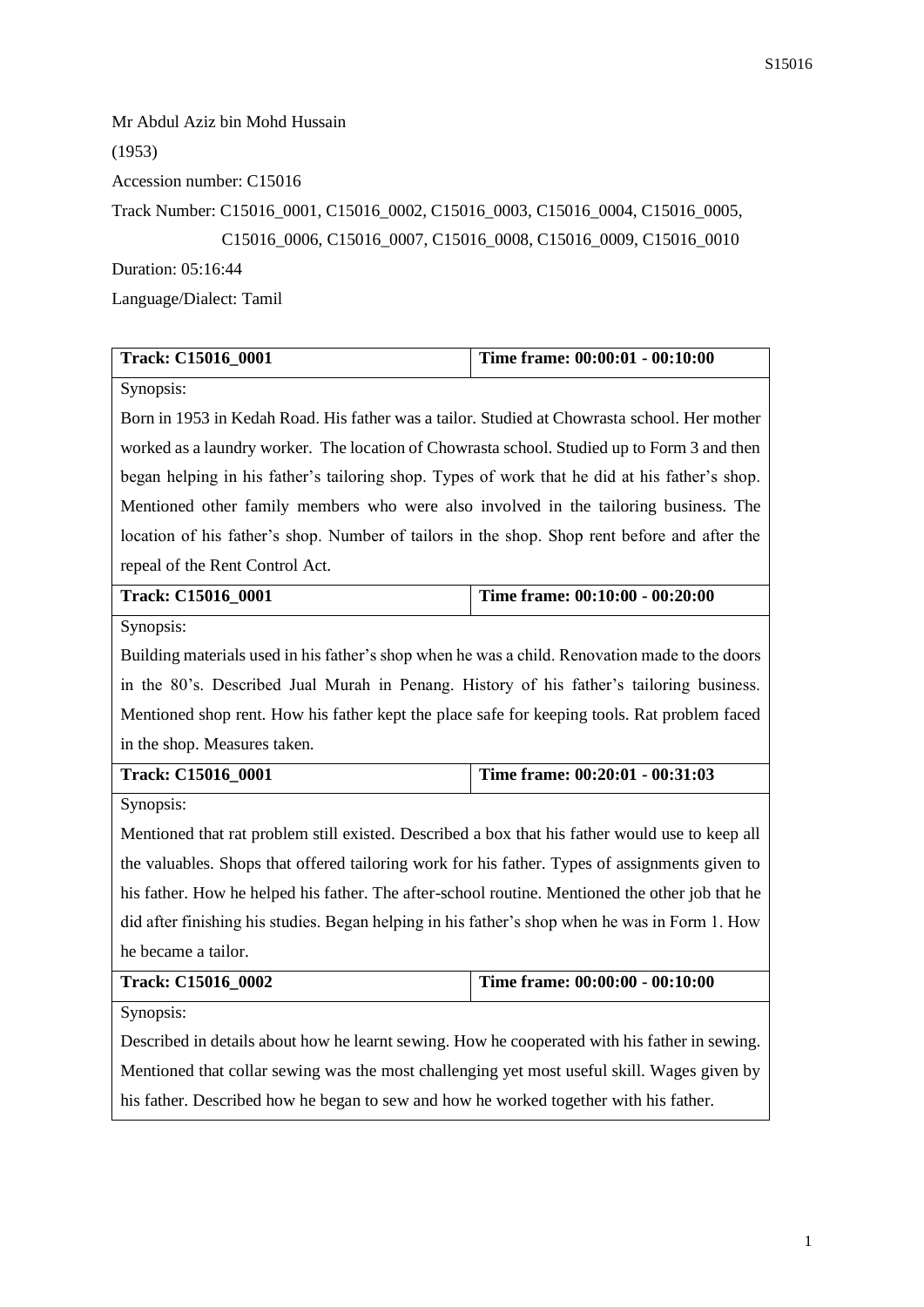| Track: C15016_0002                                                                             | Time frame: 00:10:00 - 00:20:00                                                                 |  |
|------------------------------------------------------------------------------------------------|-------------------------------------------------------------------------------------------------|--|
| Synopsis:                                                                                      |                                                                                                 |  |
| Described being caught by his father when he was buying movie ticket while there was           |                                                                                                 |  |
| unfinished work at shop, thus he was ordered to go back and work immediately. Described        |                                                                                                 |  |
| how certain stitching shops pawned their customers' cloth, only to get it back when they saved |                                                                                                 |  |
| up enough money, sewed it and then returned it to the customers. His father's and his arrival  |                                                                                                 |  |
|                                                                                                | time in the shop every day. Work that they did when arriving at the shop. Mentioned the setting |  |
| of the workplace. Described checking the bobbin before starting sewing.                        |                                                                                                 |  |
| Track: C15016_0002                                                                             | Time frame: 00:20:01 - 00:30:00                                                                 |  |
| Synopsis:                                                                                      |                                                                                                 |  |
| How would he know if the sewing machine went wrong, and how to repair it. Tools that might     |                                                                                                 |  |
| cause injuries. Way to prevent from being injured. Food taken for lunch and tea. A container   |                                                                                                 |  |
| called "paalkolai" was used to buy drink.                                                      |                                                                                                 |  |
| Track: C15016_0002                                                                             | Time frame: 00:30:00- 00:38:04                                                                  |  |
| Synopsis:                                                                                      |                                                                                                 |  |
| Described an incident in which somebody told his father that he was being beaten up and which  |                                                                                                 |  |
| ended up that his father discovered that he was smoking. Mentioned food that was sold door-    |                                                                                                 |  |
| to-door. Mentioned that Jual Murah was a crowded place even at night. Work done before         |                                                                                                 |  |
| closing of the shop. Road taken to get home. Mentioned distributing newspaper in the morning   |                                                                                                 |  |
| before coming to shop to help.                                                                 |                                                                                                 |  |
| Track: C15016_0003                                                                             | Time frame: 00:00:00 - 00:10:13                                                                 |  |
| Synopsis:                                                                                      |                                                                                                 |  |
| Services provided in the tailoring shop. His customers were mostly Indian Muslims and          |                                                                                                 |  |
| Malays. Why would people who come to do fabric shopping here would stitch their cloths         |                                                                                                 |  |
| before they left Penang. Explained why they accepted only immediate payment and not on         |                                                                                                 |  |
| credit.                                                                                        |                                                                                                 |  |
| Track: C15016_0003                                                                             | Time frame: 00:10:13 - 00:20:00                                                                 |  |
| Synopsis:                                                                                      |                                                                                                 |  |
| Mentioned types of cloths. Described foreign customers and sewing service that was usually     |                                                                                                 |  |
| requested. Peak season of the business. Type of sewing services requested by customers during  |                                                                                                 |  |
| Hari Raya.                                                                                     |                                                                                                 |  |
|                                                                                                |                                                                                                 |  |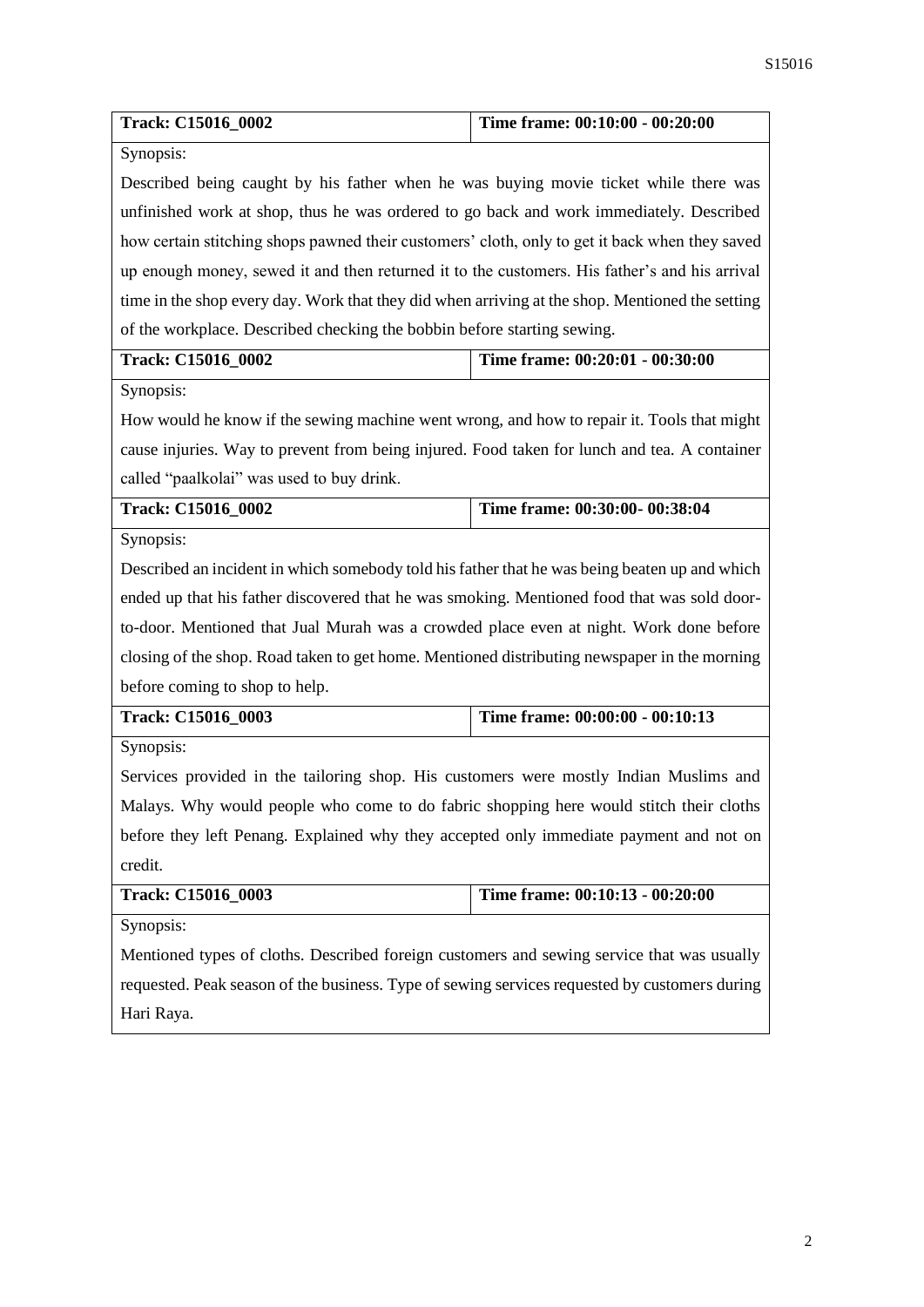| Track: C15016_0003                                                                              | Time frame: 00:20:00 - 00:31:03 |  |
|-------------------------------------------------------------------------------------------------|---------------------------------|--|
| Synopsis:                                                                                       |                                 |  |
| Mentioned readily made clothes were only available from the 1980s. Time taken to complete       |                                 |  |
| sewing for different types of clothes. The work during Hari Raya period and during usual days.  |                                 |  |
| How did they decide whether or not to take up a job. Described the situation in Penang during   |                                 |  |
| the haj festival. Described commonly requested sewn items by the pilgrims.                      |                                 |  |
| Track: C15016_0004                                                                              | Time frame: 00:00:00 - 00:10:00 |  |
| Synopsis:                                                                                       |                                 |  |
| Items that were commonly requested to be sewn during Deepavali season. Work distribution        |                                 |  |
| among his father and him in shirt sewing. Described difficulties faced at work when certain     |                                 |  |
| fabric could not be sewn as easily as they thought. Challenges faced when his father passed     |                                 |  |
| away.                                                                                           |                                 |  |
| Track: C15016_0004                                                                              | Time frame: 00:10:00 - 00:20:00 |  |
| Synopsis:                                                                                       |                                 |  |
| Changes made at work after his father's passing. Described in details about tools and materials |                                 |  |
| used in sewing. Places to shop for tools and materials. Introduced types of cloths and their    |                                 |  |
| differences.                                                                                    |                                 |  |
| Track: C15016_0004                                                                              | Time frame: 00:20:00 - 00:31:03 |  |
| Synopsis:                                                                                       |                                 |  |
| Continued describing about types of cloths. Described in details about clothing materials used  |                                 |  |
| to make different clothes. The change in clothing materials used over time. The way to find     |                                 |  |
| out whether a fabric was of good quality.                                                       |                                 |  |
| Track: C15016_0005                                                                              | Time frame: 00:00:00 - 00:10:00 |  |
| Synopsis:                                                                                       |                                 |  |
| How he examined quality of the fabric when buying at shops. Tools used and their functions.     |                                 |  |
| When to use big and small needles. Described scissors.                                          |                                 |  |
| Track: C15016_0005                                                                              | Time frame: 00:10:00 - 00:20:00 |  |
| Synopsis:                                                                                       |                                 |  |
| Prices of the materials used in tailoring. Mentioned good quality zip. Sewing charges during    |                                 |  |
| his father's time. Described Maphilindo, one of the shops in Penang that made stitching orders  |                                 |  |
| in his shop. Mentioned waiting at Jual Murah for customers who needed stitching work.           |                                 |  |
| Structure of the sewing machine.                                                                |                                 |  |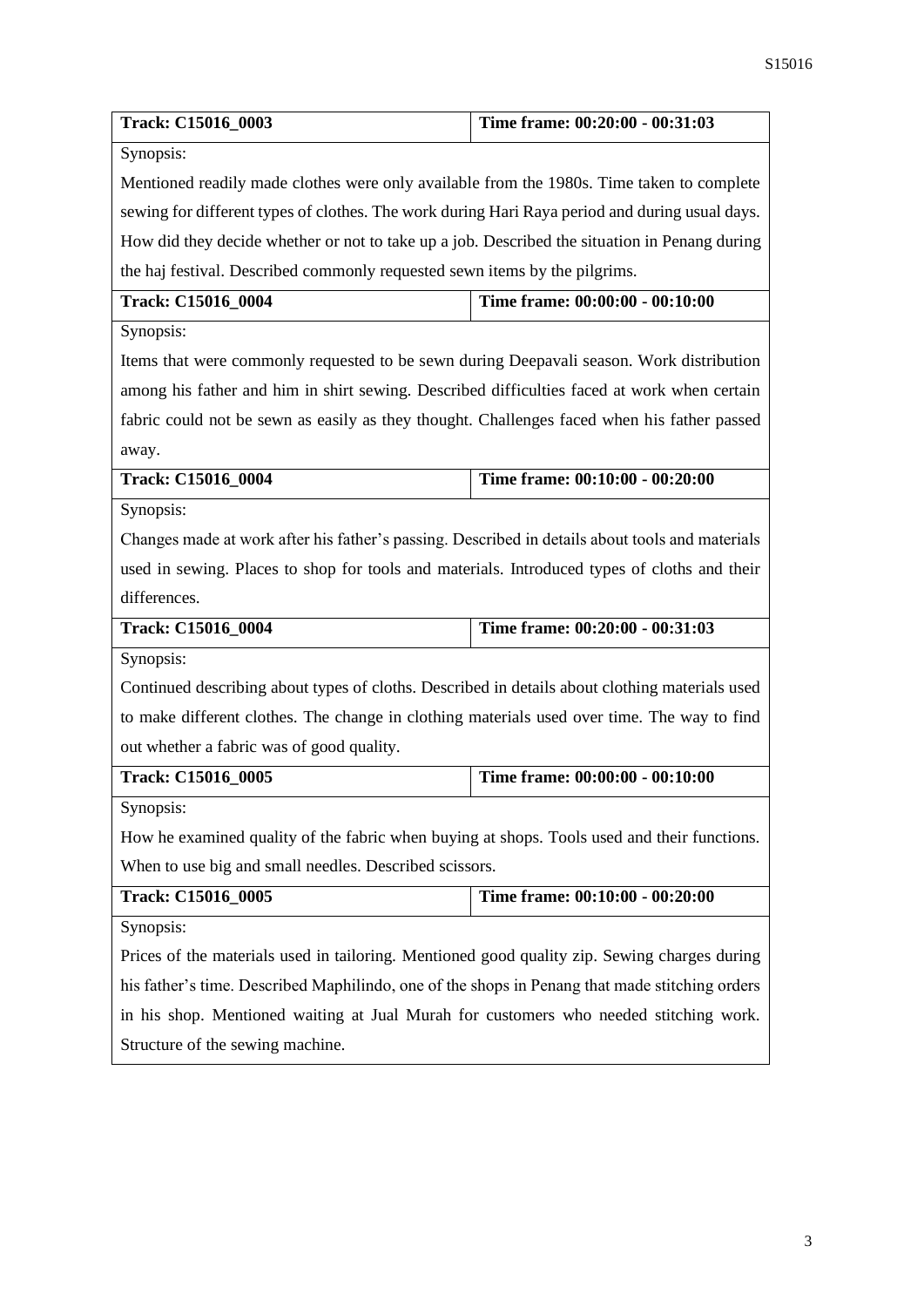| Track: C15016_0005                                                                                 | Time frame: 00:20:00 - 00:31:03 |  |
|----------------------------------------------------------------------------------------------------|---------------------------------|--|
| Synopsis:                                                                                          |                                 |  |
| Described how to use a sewing machine. Described how dust could affect the performance of          |                                 |  |
| a sewing machine. How to clean the dust. Structure of the sewing machine. Maintenance of           |                                 |  |
| the sewing machine. Common problems with the sewing machine. How he made the needles               |                                 |  |
| sharp. Shops that provided scissor sharpening services.                                            |                                 |  |
| Track: C15016_0006                                                                                 | Time frame: 00:00:00 - 00:10:08 |  |
| Synopsis:                                                                                          |                                 |  |
| Charges for scissor sharpening service. Described the location of the shop that provided scissor   |                                 |  |
| sharpening services. Described how the falling of a scissors could affect its sharpness. The       |                                 |  |
| usage of chalk. Described the difficulties in getting the right thread though there were many      |                                 |  |
| available. His different practice in using bobbin as compared to his father's. Described chalk.    |                                 |  |
| Track: C15016_0006                                                                                 | Time frame: 00:10:08 - 00:20:55 |  |
| Synopsis:                                                                                          |                                 |  |
| Mentioned button sizes. How his father kept the tools when closing the shop. Described how         |                                 |  |
| his father secured cotton cloth by twisting the rope. Father passed away in 1973. Situation in     |                                 |  |
| the shop after his father's passing. How he coped with the work at shop following his father's     |                                 |  |
| passing. Shared his experience about how to do correct cutting and measurement according to        |                                 |  |
| types of clothes that were being stitched.                                                         |                                 |  |
| Track: C15016_0006                                                                                 | Time frame: 00:20:55 - 00:30:00 |  |
| Synopsis:                                                                                          |                                 |  |
| How he learnt all the steps taken in tailoring when his father was no longer around. How he        |                                 |  |
| got help from other tailors to complete salwar stitching. Described having a work place in the     |                                 |  |
| walkway and learnt cutting skill from other tailors. Described learning salwar stitching from a    |                                 |  |
| Chinese man. Other cloth stitching skills learnt.                                                  |                                 |  |
| Track: C15016_0007                                                                                 | Time frame: 00;00:00 - 00:10:08 |  |
| Synopsis:                                                                                          |                                 |  |
| Elaborated on a fire incident happened at Jual Murah while he was working in the shop. His         |                                 |  |
| struggle when the fire happened. Described that owners of Jual Murah refused to repair the         |                                 |  |
| electric works after the fire because of cheap rent, and how the tenants reacted to it. Described  |                                 |  |
| the situation during the fire. Safety precaution taken by the people at Jual Murah after the fire. |                                 |  |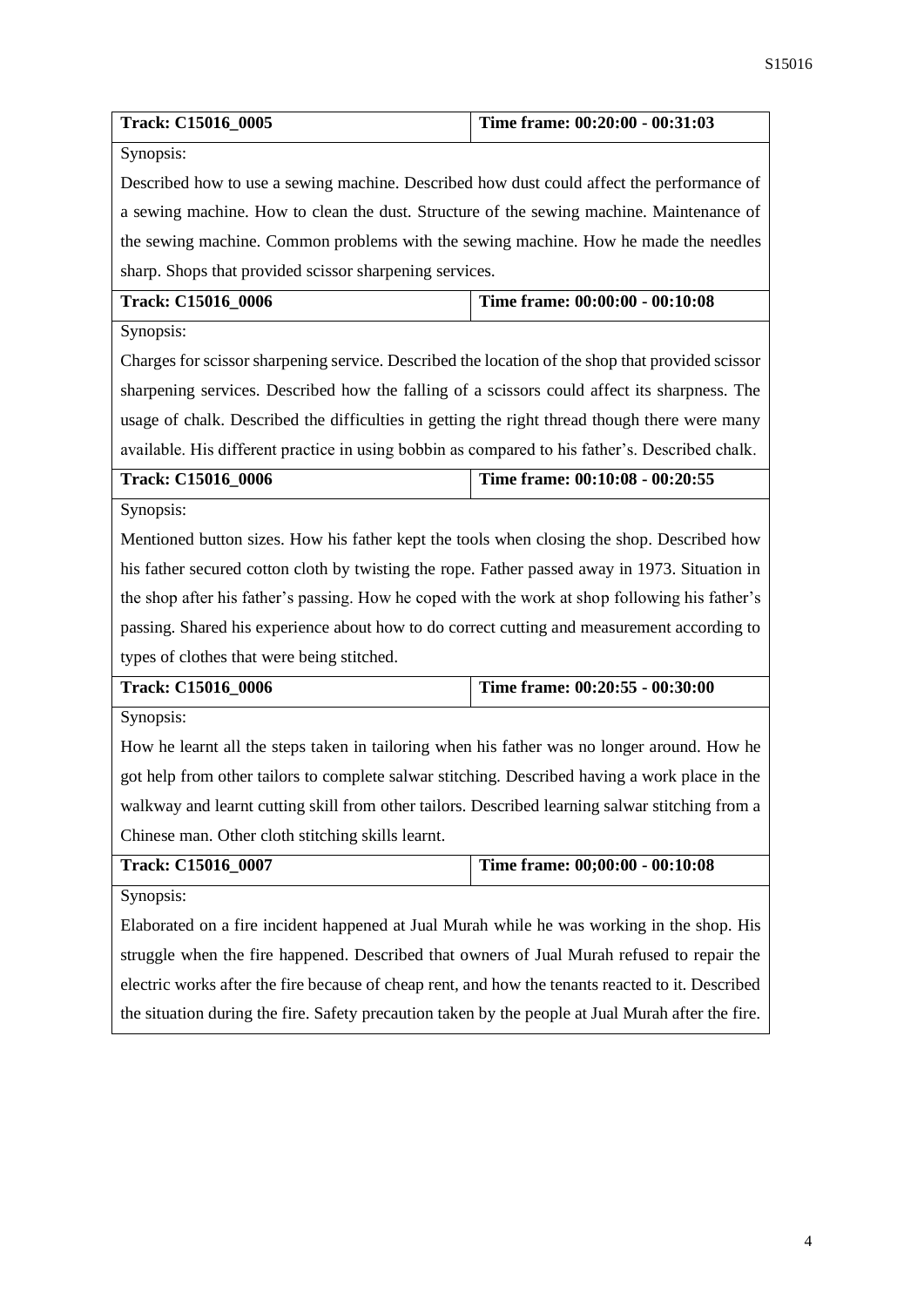| Track: C15016_0007                                                                              | Time frame: 00:10:00 - 00:20:08 |  |  |
|-------------------------------------------------------------------------------------------------|---------------------------------|--|--|
| Synopsis:                                                                                       |                                 |  |  |
| The reason of taking up a job at the local council in 1997. How he continued doing tailoring    |                                 |  |  |
| while working at the local council at the same time. Mentioned daily routine. His enjoyment     |                                 |  |  |
| and regrets in tailoring. Started his tailoring business in a shop before the 90's, when Jual   |                                 |  |  |
| Murah was burnt down. Described how the descendant of the shop owner encouraged him to          |                                 |  |  |
| take up the shop. Types of clothes sold at the shop.                                            |                                 |  |  |
| Track: C15016_0007                                                                              | Time frame: 00:20:08 - 00:31:03 |  |  |
| Synopsis:                                                                                       |                                 |  |  |
| Mentioned the size of the shop. Elaborated on the display of goods at the shop. His brother     |                                 |  |  |
| took over the previous place at Jual Murah. Building materials of his shop. Described rat       |                                 |  |  |
| problem faced at the shop. Way to curb the rat problem. Described troubles caused by the rat    |                                 |  |  |
| problem. Shop rent and increment. Place to shop for cloth.                                      |                                 |  |  |
| Track: C15016_0008                                                                              | Time frame: 00:00:00 - 00:10:21 |  |  |
| Synopsis:                                                                                       |                                 |  |  |
| Consideration made in the goods arrangement at the shop. Mentioned that the role of a tailor    |                                 |  |  |
| came first before a businessman. Explained why. Mentioned how to protect valuable items in      |                                 |  |  |
| the shop. Described restocking of goods. Described goods arrangement.                           |                                 |  |  |
| Track: C15016_0008                                                                              | Time frame: 00:10:21 - 00:20:00 |  |  |
| Synopsis:                                                                                       |                                 |  |  |
| Explained why he usually kept cloths up to 10 colours in the shop. Described stocks keeping     |                                 |  |  |
| and displaying. Described why he sold Muslim-related items. Places to shop for fabrics.         |                                 |  |  |
| Described the location of the shop at Acheen Street that he usually did religious book shopping |                                 |  |  |
| for his shop.                                                                                   |                                 |  |  |
| Track: C15016_0008                                                                              | Time frame: 00:20:00 - 00;31:03 |  |  |
| Synopsis:                                                                                       |                                 |  |  |
| Types of books he bought from the Acheen Street shop. Places to shop for other goods.           |                                 |  |  |
| Songkok sizes available in his shop. Described the change in types of clothes sold following    |                                 |  |  |
| the modern fashion. Described business trend during the Hari Raya period. His main customer     |                                 |  |  |
| group. Mentioned some patterns of clothes that were not available in the shop in olden days     |                                 |  |  |
| but were being sold now.                                                                        |                                 |  |  |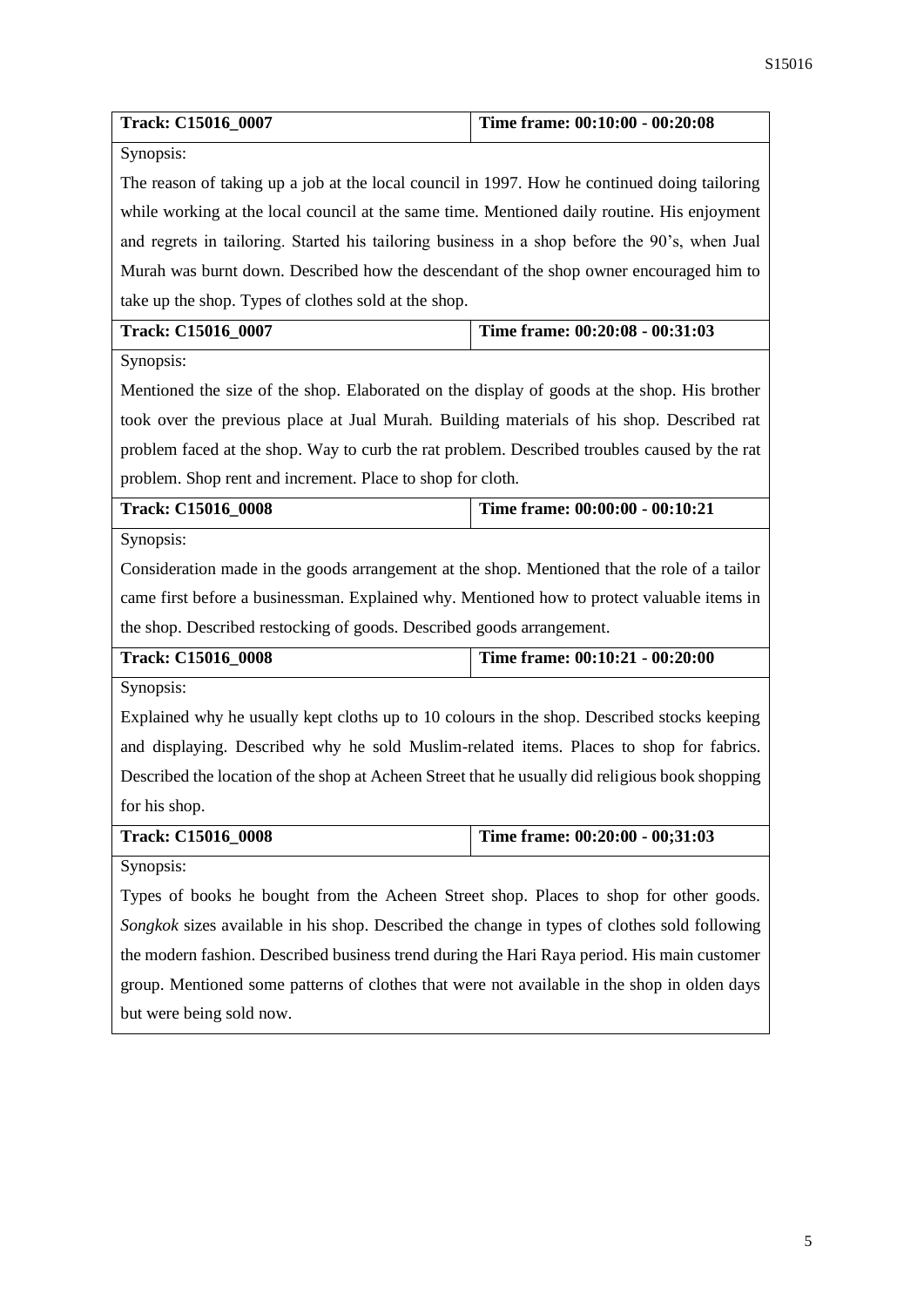| Track: C15016_0009                                                                              | Time frame: 00:00:00 - 00:10:00 |  |
|-------------------------------------------------------------------------------------------------|---------------------------------|--|
| Synopsis:                                                                                       |                                 |  |
| Colours available in Sajjada. Explained why the number of customers increased after he          |                                 |  |
| opened the tailoring shop. Services that were often requested. Why the customers who came       |                                 |  |
| for the tailoring work were mainly local people. Described how the introduction of readily      |                                 |  |
| made clothes impacted his business. How he decided to receive a tailoring job or not.           |                                 |  |
| Mentioned clothes alteration saved him from being affected badly by the readily made clothes.   |                                 |  |
| Types of alterations that were often requested. Described his frustration and satisfaction in   |                                 |  |
| dealing with some of his customers.                                                             |                                 |  |
| Track: C15016_0009                                                                              | Time frame: 00:10:00 - 00:20:00 |  |
| Synopsis:                                                                                       |                                 |  |
| Mentioned that all the tools left by his father were stolen at Jual Murah, when the gate was    |                                 |  |
| spoilt. Described daily routine when working at the local council and doing tailoring at the    |                                 |  |
| same time. Routine work during shop opening every day. Mentioned trying to have more            |                                 |  |
| complete supplies at the shop so that customers would not need to buy at other shops. Why he    |                                 |  |
| positioned his sewing machine with the foot heading outside and head heading inside.            |                                 |  |
| Mentioned a stealing incident happened to the shop. Daily routine.                              |                                 |  |
|                                                                                                 |                                 |  |
| Track: C15016_0009                                                                              | Time frame: 00:20:00 - 00:31:03 |  |
| Synopsis:                                                                                       |                                 |  |
| Continued with his daily routine. Prayers that he would read silently in mind when closing the  |                                 |  |
| shop. Transportation used to travel back home. Going back to do tailoring at the old place,     |                                 |  |
| while his brother took care of the shop when the Rent Control Act was lifted. Explained that    |                                 |  |
| he couldn't take care of the shop anymore because of his more burdening job at the local        |                                 |  |
| council. Described the discussion between his brother and him when the Rent Control Act was     |                                 |  |
| lifted. How he continued doing tailoring work after leaving the shop to his brother. Described  |                                 |  |
| the situation at Jual Murah when Rent Control Act was in place. How the lifting of Rent Control |                                 |  |
| Act changed Jual Murah. Took up a shared shop last year. Described how he felt when being       |                                 |  |
| told that the other tenant who shared the shop with him was going to leave.                     |                                 |  |
| Track: C15016_0010                                                                              | Time frame: 00:00:00 - 00:10:16 |  |
| Synopsis:                                                                                       |                                 |  |
| Why he decided to take up the whole shop. How he felt when making such decision. Ritual         |                                 |  |
| performed during the opening of the new shop. Preparation made for the opening of the new       |                                 |  |

at Siam Road but now had to get it from Carnavon Street. Described he was comfortable with his old machine and working condition.